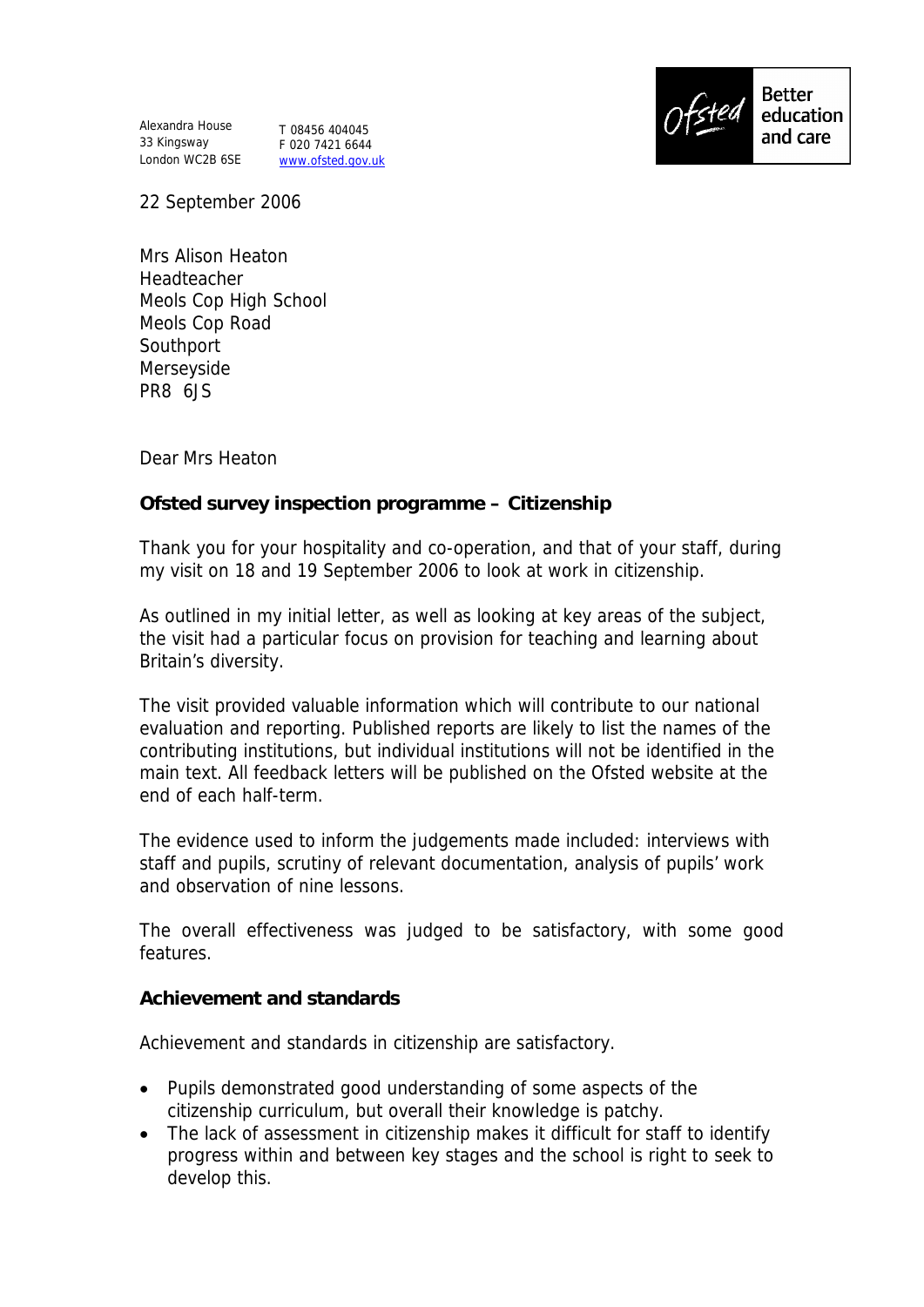- Lessons encourage discussion and debate and pupils have well-developed oral skills of enquiry and communication. However, extended writing is rare, except where pupils are studying citizenship through other subjects.
- The school council is well developed and effective and many pupils participate in community activities within and beyond the school.

**Quality of teaching and learning** 

The quality of teaching and learning is good.

- Teachers demonstrate good knowledge and use a range of relevant and topical resources including effective use of information and communications technology.
- Teachers deal very well with sensitive and controversial issues, adopting clear and respected class rules which allow pupils to express their opinions with confidence.

## **Quality of curriculum**

The quality of the curriculum is satisfactory.

- The school has provided a programme which meets the requirements and incorporates the three strands of the national curriculum, but it is inconsistent in depth and breadth.
- Locating citizenship in the personal and social development (PSD) programme has led to a lack of coherence in the programme of study.

**Leadership and management of citizenship**

Leadership and management are good.

- The coordinator, who was recently appointed as an advanced skills teacher for citizenship, provides good leadership which includes comprehensive planning materials and effective CPD for teaching staff. She is well supported by the senior management team.
- The school is well aware of its strengths and development needs in the provision of citizenship. Self evaluation documents have highlighted all the main areas of weakness and proposed suitable plans for improvement.

**Subject issue: provision for teaching and learning about Britain's diversity**

There is not a planned programme to address Britain's diversity, however pupils explore multiculturalism, prejudice, diversity, customs and cultures in PSD; the history of immigration and stereotypical images of the United Kingdom in geography; the range of religious faiths in RE, and migration and tolerance in history.